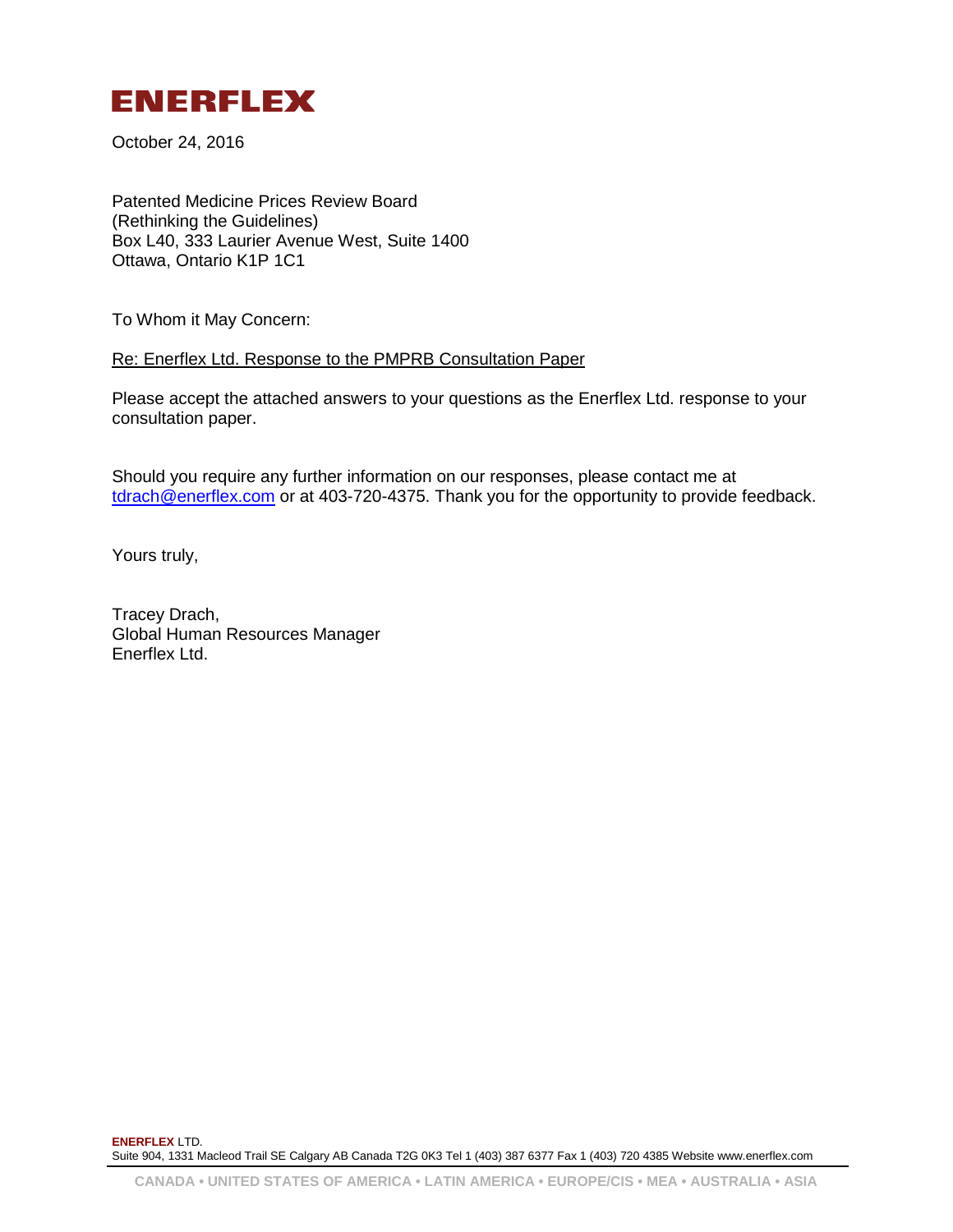## ENERFLEX

#### 1. **What does the word "excessive" mean to you when you think about drug pricing in Canada today?**

A drug price that exceeds an organization's pooling limit is considered excessive. The pooling limit is our maximum risk that we are willing to take on.

For example:

#### **a. Should a drug that costs more annually than a certain agreed upon economic metric be considered potentially excessively priced?**

No. Even though a drug may be considered excessively priced, an economic metric may not work for all drugs. Some drugs for some conditions are more expensive to develop and bring to market. A metric may not work for more complicated diseases.

#### **b. Should a drug that costs exponentially more than other drugs that treat the same disease be considered potentially excessive?**

Yes. Plan sponsors want to offer a treatment that is both cost effective and medically effective. The lowest cost alternative is preferred.

#### **c. In considering the above two questions, does it matter to you if a very costly drug only treats a small group of patients such that it accounts for a very small proportion of overall spending on drugs in Canada?**

Yes, it matters but that is the nature of speciality drugs. However, plans need to take measures to protect themselves from ultra high drugs that are not effective.

#### **d. Conversely, if a drug's price is below an agreed upon metric and in line with other drugs that treat the same disease, should it be considered potentially excessive if it accounts for a disproportionate amount of overall spending on drugs in Canada?**

No, this means that this is a preferred drug for both doctors and patients for a particular condition.

### **e. What economic considerations should inform a determination of whether a drug is potentially excessively priced?**

The main economic consideration is does the cost of the drug put plan sponsors or insurers in financial risk.

2. **Given that it is standard industry practice worldwide to insist that public prices not reflect discounts and rebates, should the PMPRB generally place less weight on international public list prices when determining the non-excessive price ceiling for a drug?**

Yes, although not everyone has access to discounts and rebates. The international public list prices should be considered but with less weight seems appropriate.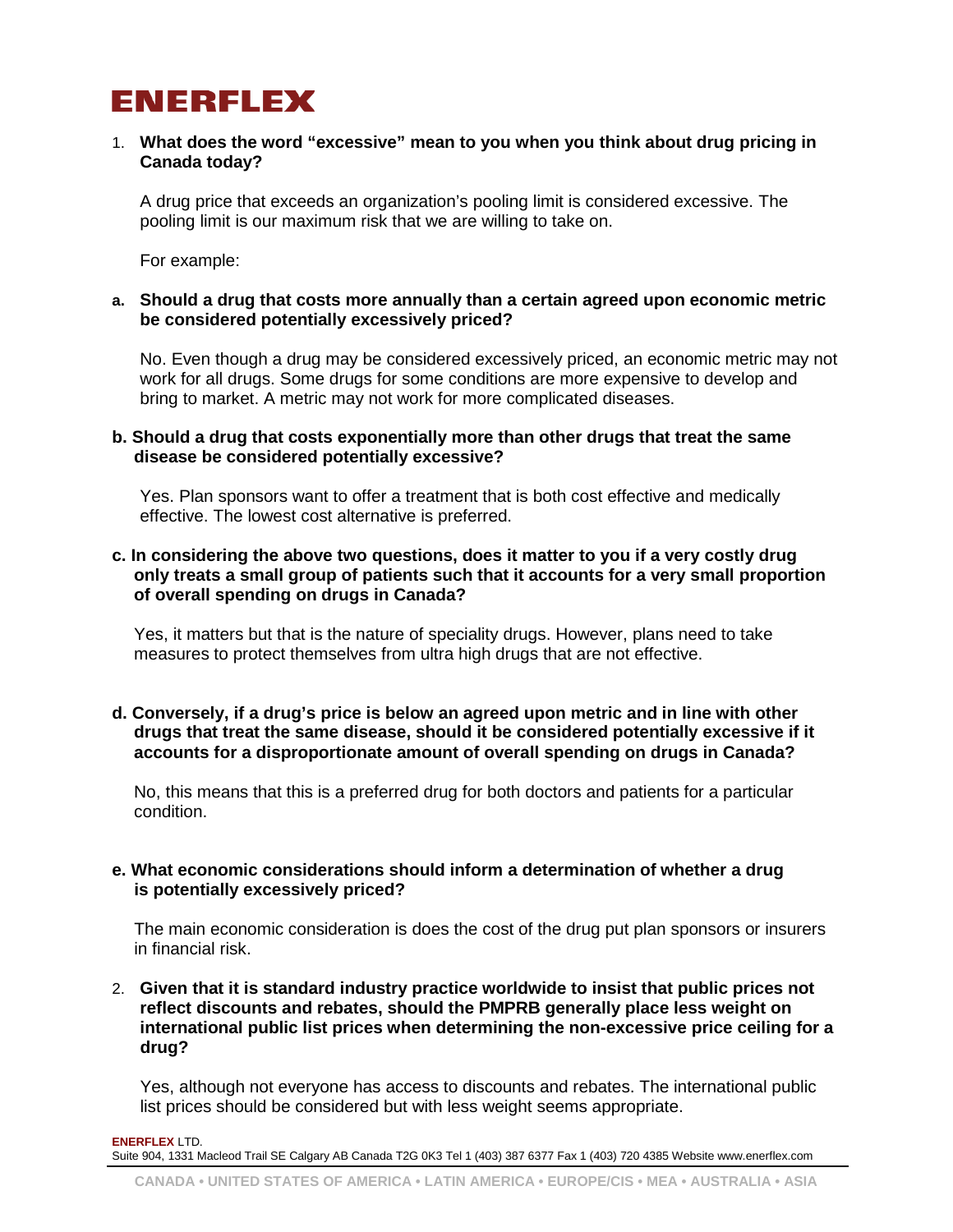# **ENERFLEX**

3. **In your view, given today's pharmaceutical operating environment, is there a particular s. 85 factor that the Guidelines should prioritize or weigh more heavily in examining whether a drug is potentially excessively priced**?

The two factors that should be focused on are:

- the prices at which the same medicine has been sold in the relevant market;
- the prices at which other medicines in the same therapeutic class have been sold in the relevant market;

These two factors will help to identify if a drug pricing is offside.

4. **Should the PMPRB set its excessive price ceilings at the low, medium or high end of the PMPRB7 countries (i.e. the US, the UK, Sweden, Switzerland, Germany, France and Italy)?**

At the low end. With the new drugs recently released, plan sponsors are being overwhelmed with drug costs.

5. **Does the amount of research and development that the pharmaceutical industry conducts in Canada relative to these other countries impact your answer to the above question and if so, why?**

Yes, perhaps the reason that we have the third highest costs in the PMPRB7 is because we are not doing sufficient research and development whereas our peers with lower costs are doing more.

- 6. **What alternatives to the current approach to categorizing new patented medicines (based on degree of therapeutic benefit) could be used to apply the statutory factors from the outset and address questions of high relative prices, market dynamics and affordability?**
- 7. **Should the PMPRB consider different levels of regulatory oversight for patented drugs based on indicators of risk of potential for excessive pricing?**

No, this is complicated. Patented drugs should go through the same regulatory process.

#### 8. **Should the price ceiling of a patented drug be revised with the passage of time and, if so, how often, in what circumstances and how much?**

If we are discussing the same patented drug, it makes to adjust it slightly with CPI and with consideration to what is occurring with the PMPRB7.

9. **Should price discrimination between provinces/territories and payer types be considered a form of excessive pricing and, if so, in what circumstances?**

Yes, any circumstances that creates an inequitable buying power and reduces access to drugs should be considered excessive pricing.